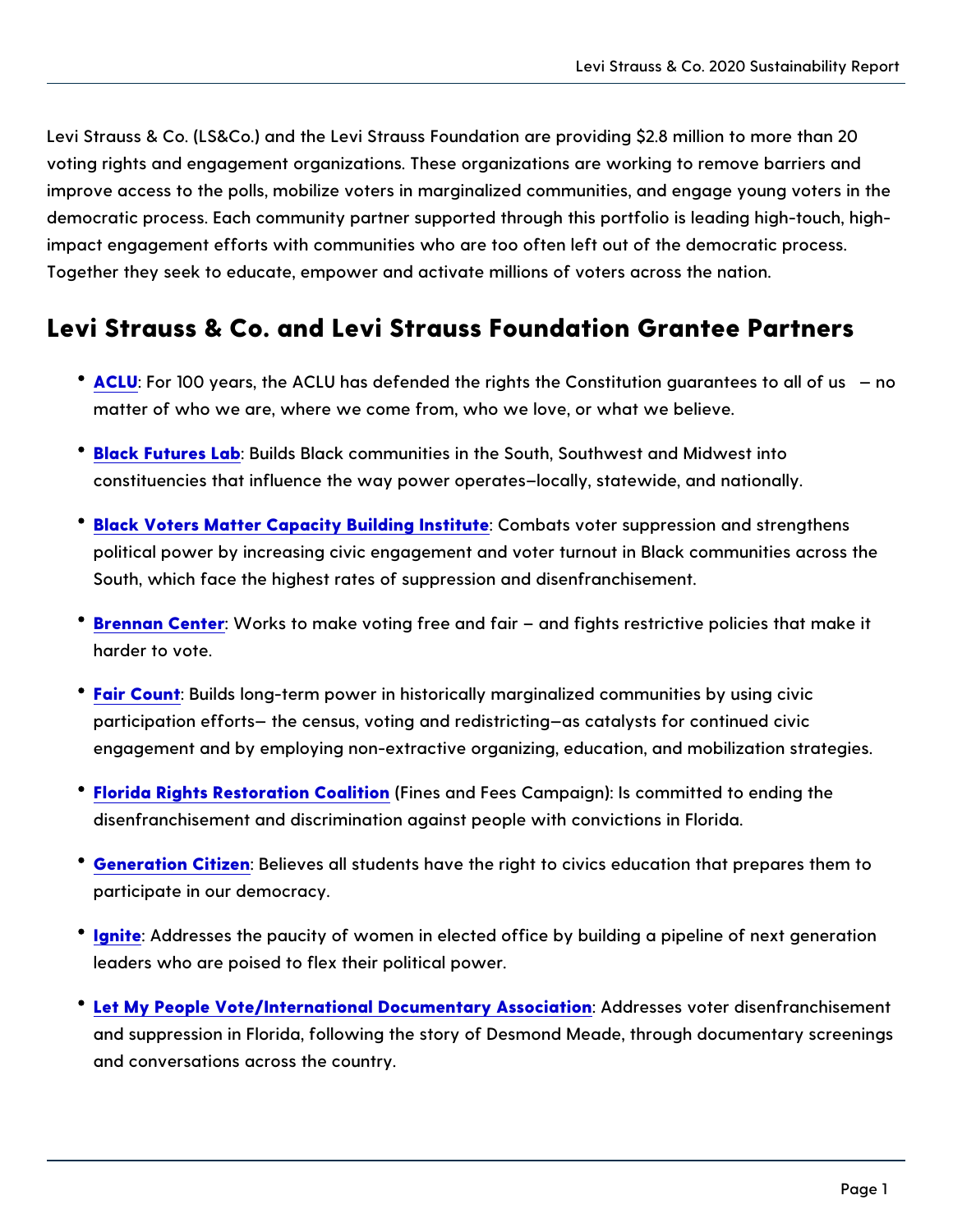- · [Justice for Migrant](https://justice4women.org/): WPcrotects migrant women s rights through educatio and civic engagement.
- [Live F](http://www.livefreeusa.org/)reengages in Voter Registration, Voter Education and Voter Mob Brown people in marginalized neighborhoods to increase civic engager
- $^{\bullet}$  [me too. Interna](https://metoomvmt.org/)t Moobaillizes survivors of sexual and gender-based violen voters, who have the power to influence and impact the electoral proc
- $\degree$  [Movement Resource](https://movement.vote/) PPnojecsats in and builds the capacity of local grassr who perform cutting-edge nonpartisan civic engagement work with a fo communities of color.
- \* [National Domestic Worke](https://www.domesticworkers.org/)rs EA bluance the voices of women of color are he democratic process through leadership development, grassroots organ
- \* [Native Organizers](http://nativeorganizing.org/) A Bluandcse the capacity of Native tribes, traditional so groups to make transformational change and achieve sovereignty throu rooted in Indigenous traditional practices.
- [One Fair W](https://onefairwage.com/)aRe motes the participation and voices of low-wage service democratic process through community organizing and narrative shift.
- [Pizza to the](https://polls.pizza/) Funliss organization is making democracy delicious by deliv places with long lines.
- [Positive Women s](https://www.pwn-usa.org/) Nettagaging and activating people living with HIV/AII process through voter education campaigns.
- [Power Calif](https://powercalifornia.org/)or Enagages a young vibrant network of Black, Indigenous an voters, organizers, artists, movement builders, elected leaders to transform democracy.
- $\degree$  [re:pow](https://repower.org/)eAdvances racial justice and inclusive politics by training Black leaders of color in grassroots organizing, movement technology and ca
- $\texttt{? Rock The V@tteilds the political power of young people.}$  $\texttt{? Rock The V@tteilds the political power of young people.}$  $\texttt{? Rock The V@tteilds the political power of young people.}$